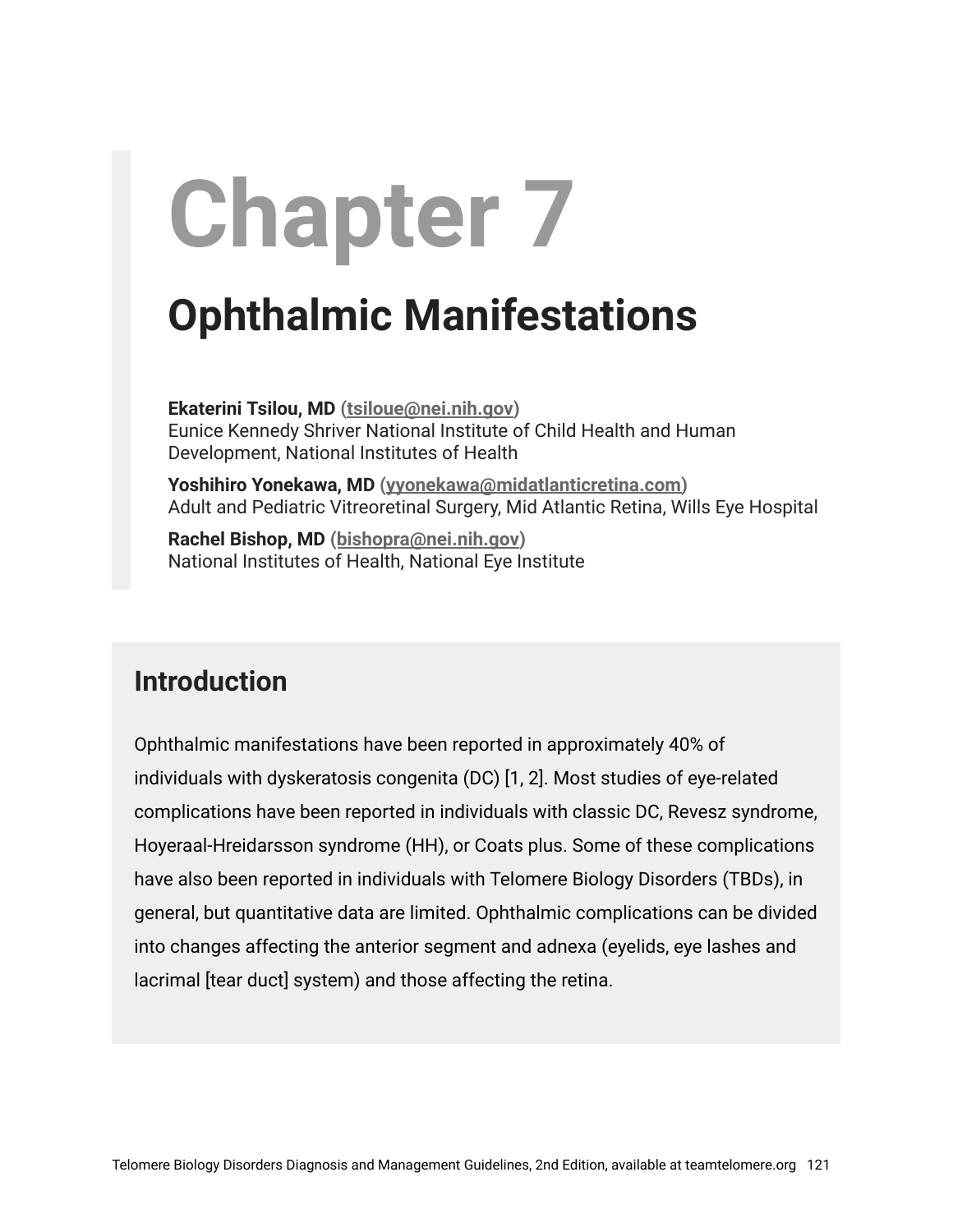#### **Anterior Segment and Adnexa**

Changes to the anterior segment and adnexa include punctal atresia and nasolacrimal duct obstruction, trichiasis (mis-directed eyelashes), loss of eyelashes, entropion (in-turning of the eyelids and eyelashes), ectropion (out-turning of the eyelids and eyelashes), conjunctivitis (infection of the conjunctiva), corneal scarring, corneal ulceration (erosion of the outer surface of the eye) and perforation, and cataracts [1, 3-9].

The most common finding in individuals with TBDs is obliteration of the lacrimal drainage system, which can present with either absent punctae or nasolacrimal duct obstruction. The individual might experience constant tearing, frequent episodes of conjunctivitis, episodes of blepharitis (inflammation of the eyelids), or corneal ulcers. Treatment of tear flow obstruction is surgical, by either dacryocystorhinostomy (DCR), whereby an opening is created between the lacrimal sac and the nasal cavity, or by insertion of Jones tubes, glass implants placed to allow direct drainage from the conjunctival fornix into the nose.



**Figure 1.** Photograph of a patient with dyskeratosis congenita demonstrating an absent punctum in the left eye (arrow).

Entropion, ectropion, and trichiasis may be secondary to epithelial abnormalities of the skin and mucous membranes of the eye, and can lead to recurrent blepharitis,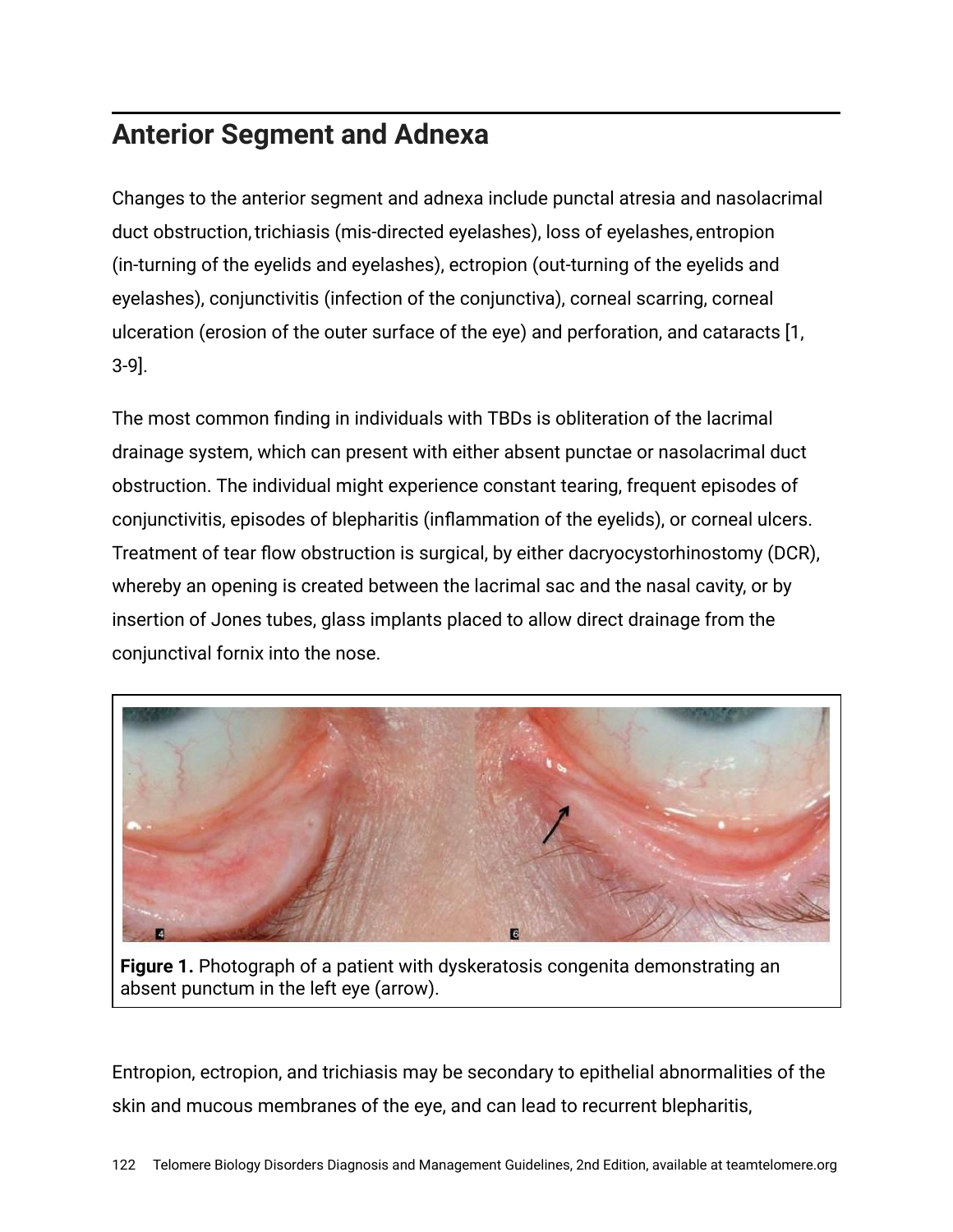conjunctivitis, keratitis, corneal scarring, and eventually to decreased vision if untreated. Entropion and ectropion can be surgically repaired, and misdirected eyelashes seen in trichiasis can be either temporarily or permanently removed. Early recognition of these potentially significant complications of TBDs leads to optimal management and outcomes.



#### **Posterior Segment**

Optic nerve atrophy [3, 10, 11] and retinal vascular changes have been described in patients with DC/TBDs. Retinal changes can include hemorrhages, areas of non-perfusion, retinal neovascularization, exudative retinopathy, and retinal detachment [2, 9, 10, 12-20] These changes require early recognition and management to avoid the potentially devastating complication of vision loss if untreated. Fluorescein angiography, ideally widefield, is indicated if any significant vascular abnormalities are identified during the retinal exam of a patient with DC/TBD. Treatment may include laser photocoagulation, or vitreoretinal surgery in advanced cases.

Two clinical variants of TBDs are associated with a greater risk of retinal abnormalities. Individuals with Revesz Syndrome develop exudative retinopathy, in addition to aplastic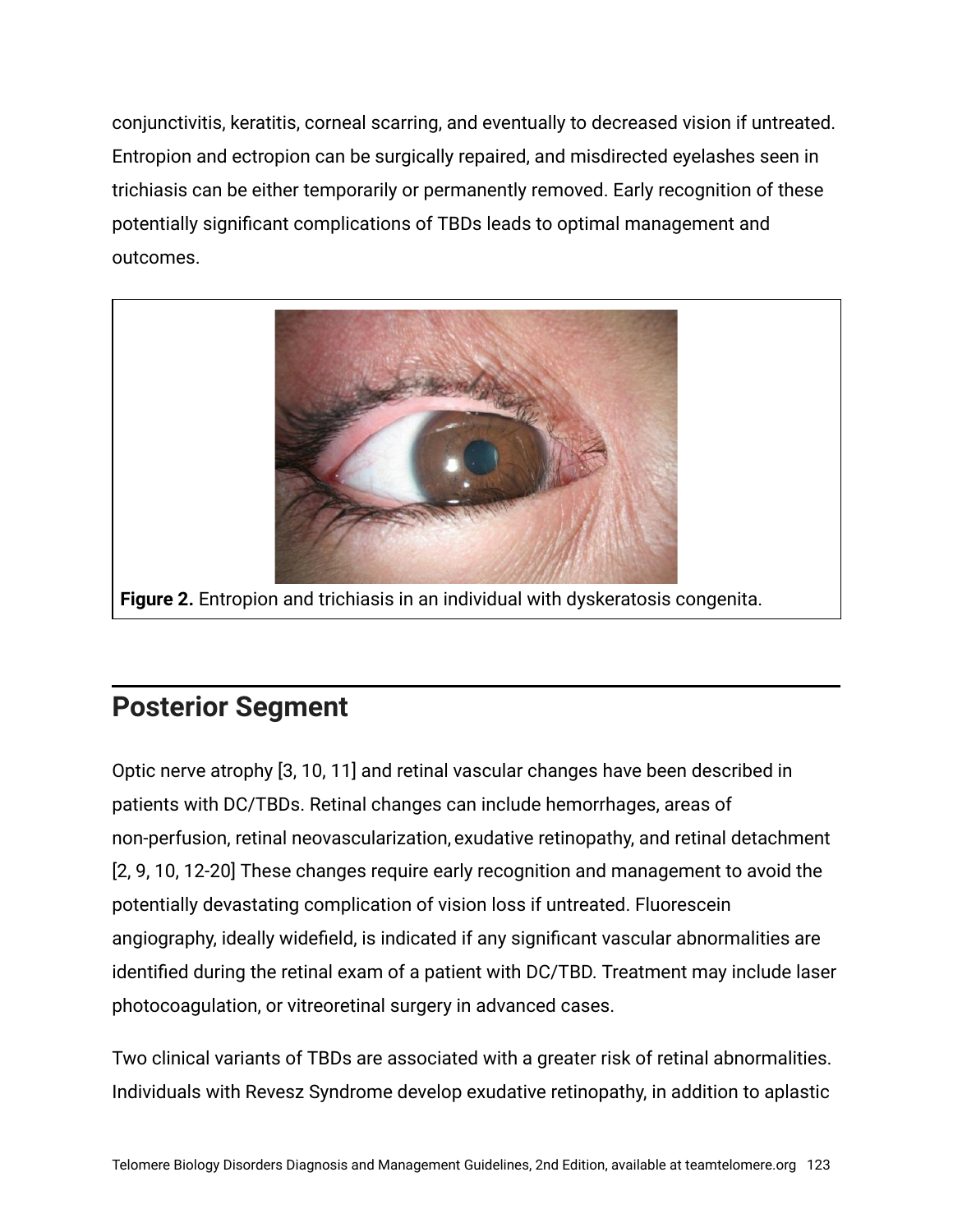anemia and central nervous system abnormalities [17-19]. Individuals with HH can also display an increased frequency of retinal neovascularization. However, the prevalence of retinopathy is likely underappreciated. Widefield fluorescein angiography on individuals with DC/TBDs has shown that the vast majority of individuals will likely harbor retinal vascular alterations [21].



**Figure 3.** Fluorescein angiography (top left) and fundus photograph (top right) of normal retina. Fluorescein angiography (bottom left) and fundus photograph (bottom right) of a patient with dyskeratosis congenita, demonstrating sclerotic vasculature and non-perfusion.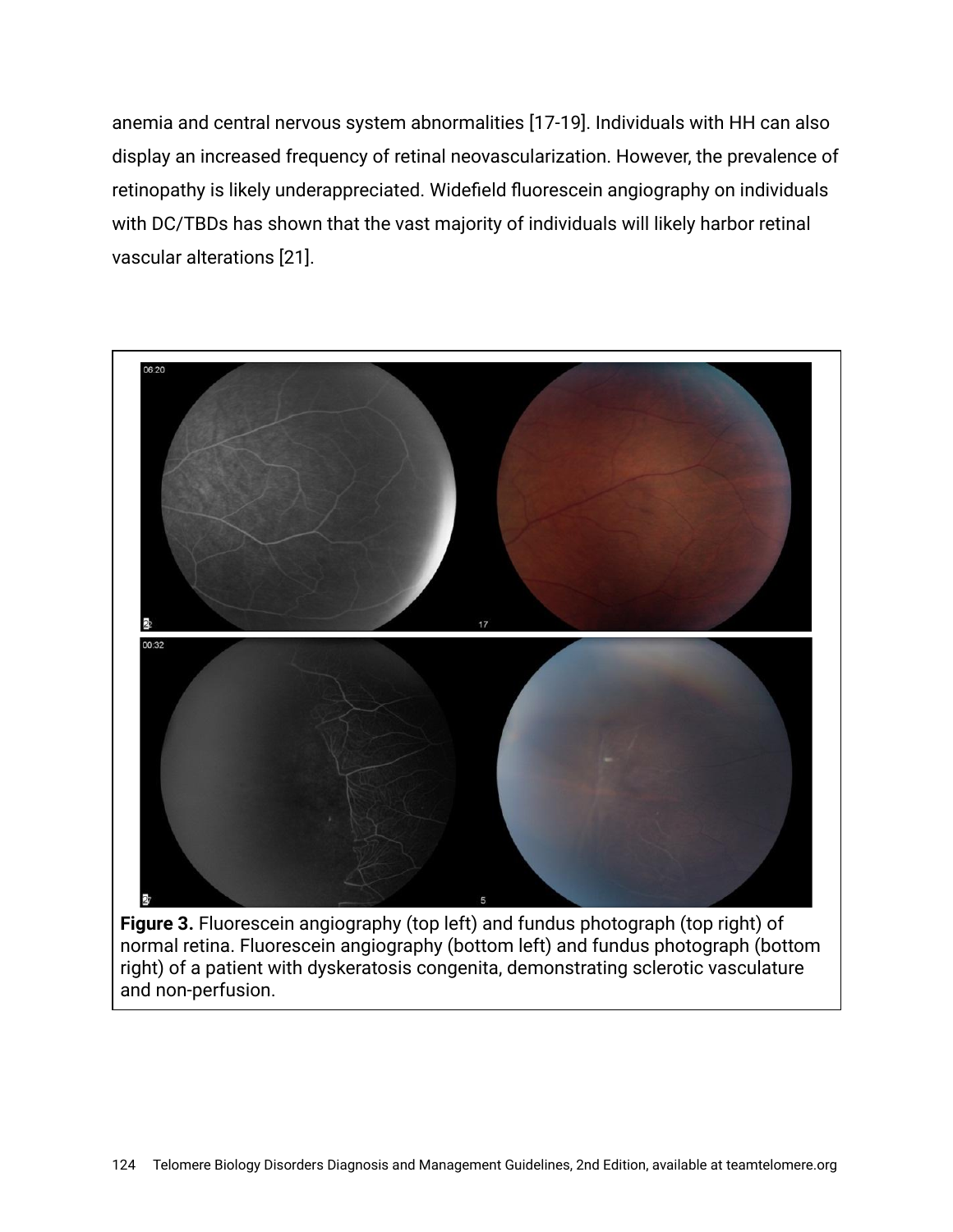### **Additional Complications**

In addition to the syndrome-specific manifestations of TBDs, side effects of treatment required for other TBD-associated manifestations can result in other ocular complications. Therapeutic radiation can cause radiation retinopathy, and systemic corticosteroid therapy associated with hematopoietic cell transplantation (HCT) may cause glaucoma or cataract. Patients undergoing HCT require a detailed eye examination and follow-up monitoring to identify potential problems.

#### **Recommendations**

A baseline ophthalmic evaluation should be part of the initial evaluation of every patient with TBDs, and subsequent periodic examinations should be part of routine care.

#### **References**

- 1. Drachtman RA, Alter BP. Dyskeratosis congenita: clinical and genetic heterogeneity. Report of a new case and review of the literature. *Am J Pediatr Hematol Oncol*. 1992;14(4):297-304.
- 2. Tsilou ET, Giri N, Weinstein S, Mueller C, Savage SA, Alter BP. Ocular and orbital manifestations of the inherited bone marrow failure syndromes: Fanconi anemia and dyskeratosis congenita. *Ophthalmology*. 2010;117(3):615-622.
- 3. Chambers JK, Salinas CF. Ocular findings in dyskeratosis congenita. *Birth Defects Orig Artic Ser*. 1982;18(3B):167-174.
- 4. Zagorski Z, Biziorek B, Rakowska E, Jedrzejewski D. [Zinsser-Engman-Cole syndrome (dyskeratosis congenita) with severe sicca syndrome, panuveitis and corneal perforation--a case report]. *Klin Monbl Augenheilkd*. 2001;218(6):455-458.
- 5. Davidson HR, Connor JM. Dyskeratosis congenita. *J Med Genet*. 1988;25(12):843-846.
- 6. Connor JM, Teague RH. Dyskeratosis congenita. Report of a large kindred. *Br J Dermatol*. 1981;105(3):321-325.
- 7. Reich H. [Eye involvement in dyskeratosis congenita (Zinsser-Cole-Engman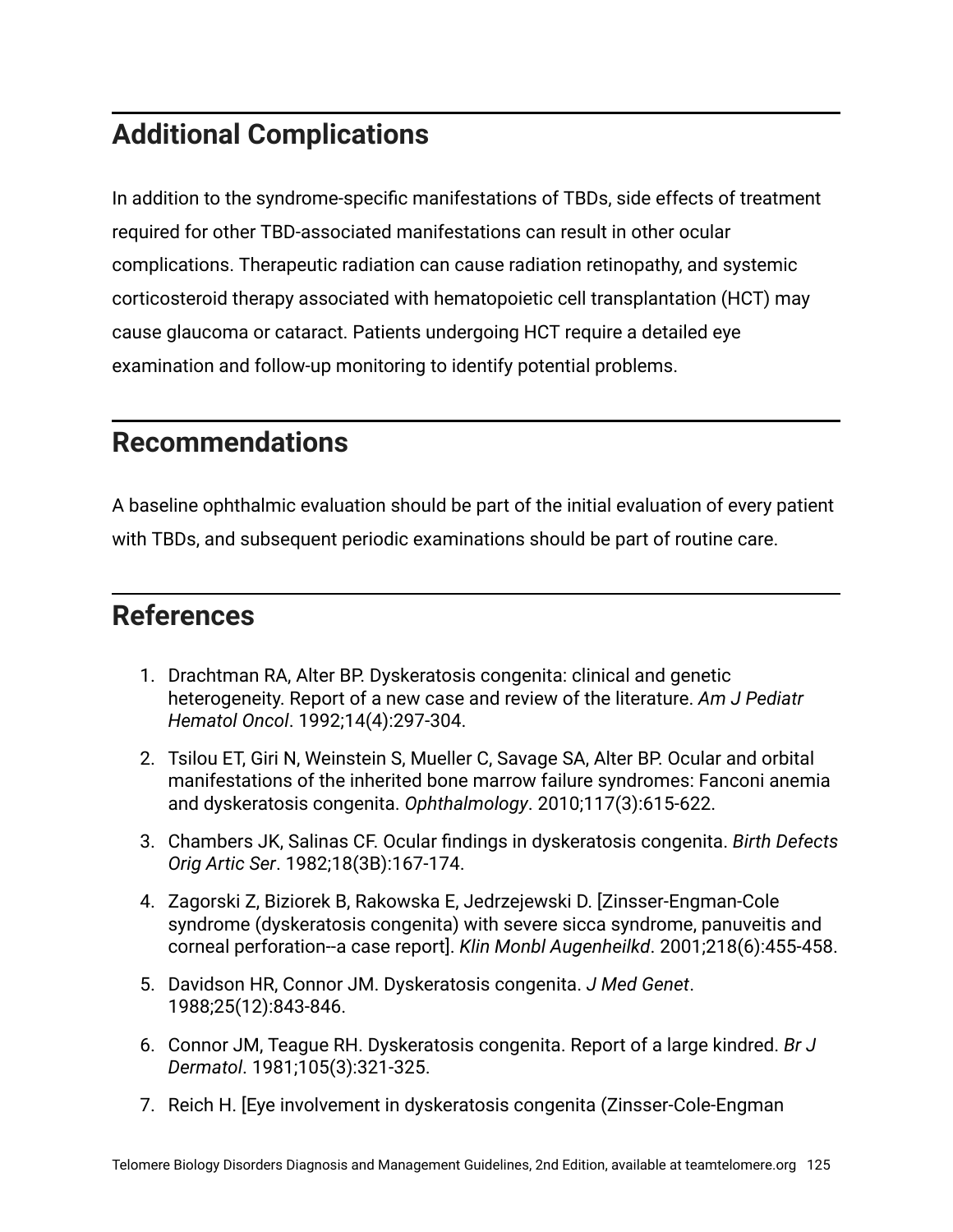syndrome)]. *Klin Monbl Augenheilkd*. 1972;161(3):288-292.

- 8. Merchant A, Zhao TZ, Foster CS. Chronic keratoconjunctivitis associated with congenital dyskeratosis and erythrokeratodermia variablis. Two rare genodermatoses. *Ophthalmology*. 1998;105(7):1286-1291.
- 9. Womer R, Clark JE, Wood P, Sabio H, Kelly TE. Dyskeratosis congenita: two examples of this multisystem disorder. *Pediatrics*. 1983;71(4):603-609.
- 10.Sirinavin C, Trowbridge AA. Dyskeratosis congenita: clinical features and genetic aspects. Report of a family and review of the literature. *J Med Genet*. 1975;12(4):339-354.
- 11.Kawaguchi K, Sakamaki H, Onozawa Y, Koike M. Dyskeratosis congenita (Zinsser-Cole-Engman syndrome). An autopsy case presenting with rectal carcinoma, non-cirrhotic portal hypertension, and Pneumocystis carinii pneumonia. *Virchows Arch A Pathol Anat Histopathol*. 1990;417(3):247-253.
- 12.Finzi A, Morara M, Pichi F, Veronese C, Ciardella AP. Vitreous hemorrhage secondary to retinal vasculopathy in a patient with dyskeratosis congenita. *Int Ophthalmol*. 2014;34(4):923-926.
- 13.Mason JO, 3rd, Yunker JJ, Nixon PA, et al. Proliferative retinopathy as a complication of dyskeratosis congenita. *Retin Cases Brief Rep*. 2009;3(3):259-262.
- 14.Roth K, Lange CE. [Fundus changes in Zinsser-Engman-Cole syndrome (author's transl)]. *Klin Monbl Augenheilkd*. 1975;166(5):695-698.
- 15.Nazir S, Sayani N, Phillips PH. Retinal hemorrhages in a patient with dyskeratosis congenita. *J AAPOS*. 2008;12(4):415-417.
- 16.Teixeira LF, Shields CL, Marr B, Horgan N, Shields JA. Bilateral retinal vasculopathy in a patient with dyskeratosis congenita. *Arch Ophthalmol*. 2008;126(1):134-135.
- 17.Scheinfeld MH, Lui YW, Kolb EA, et al. The neuroradiological findings in a case of Revesz syndrome. *Pediatr Radiol*. 2007;37(11):1166-1170.
- 18.Revesz T, Fletcher S, al-Gazali LI, DeBuse P. Bilateral retinopathy, aplastic anaemia, and central nervous system abnormalities: a new syndrome? *J Med Genet*. 1992;29(9):673-675.
- 19.Kajtar P, Mehes K. Bilateral coats retinopathy associated with aplastic anaemia and mild dyskeratotic signs. *Am J Med Genet*. 1994;49(4):374-377.